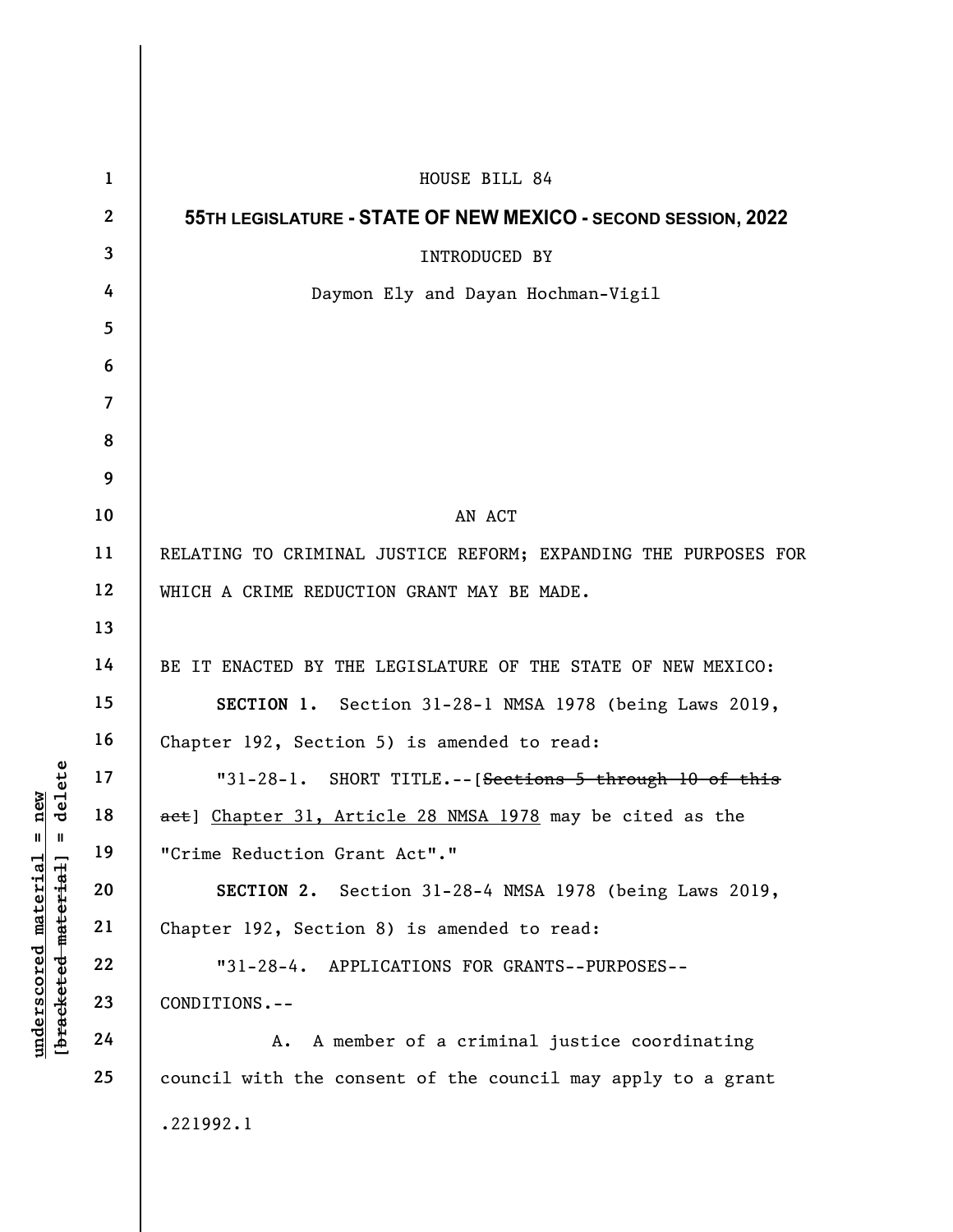underscored material = new [bracketed material] = delete 1 2 3 4 5 6 7 8 9 10 11 12 13 14 15 16 17 18 19 20 21 22 23 24 25 administration agency for a grant to accomplish any of the enumerated purposes provided in Subsection B of this section. B. Crime reduction grants may be made to: (1) develop, expand and improve evidence-based treatment and supervision alternatives to incarceration; (2) reduce barriers to participation by criminal offenders in preprosecution diversion or specialty court programs; (3) develop or improve pretrial service programs; [and] (4) develop or improve coordination of services between law enforcement agencies and treatment programs; (5) establish law enforcement crisis intervention teams; (6) coordinate access to programs for transitional or reentry homes for individuals recently released from incarceration; (7) recruit or retain law enforcement officers, prosecutors, public defenders, corrections officers and mental health workers; (8) develop or expand data-driven policing programs; (9) staff a criminal justice coordinating council; and .221992.1  $- 2 -$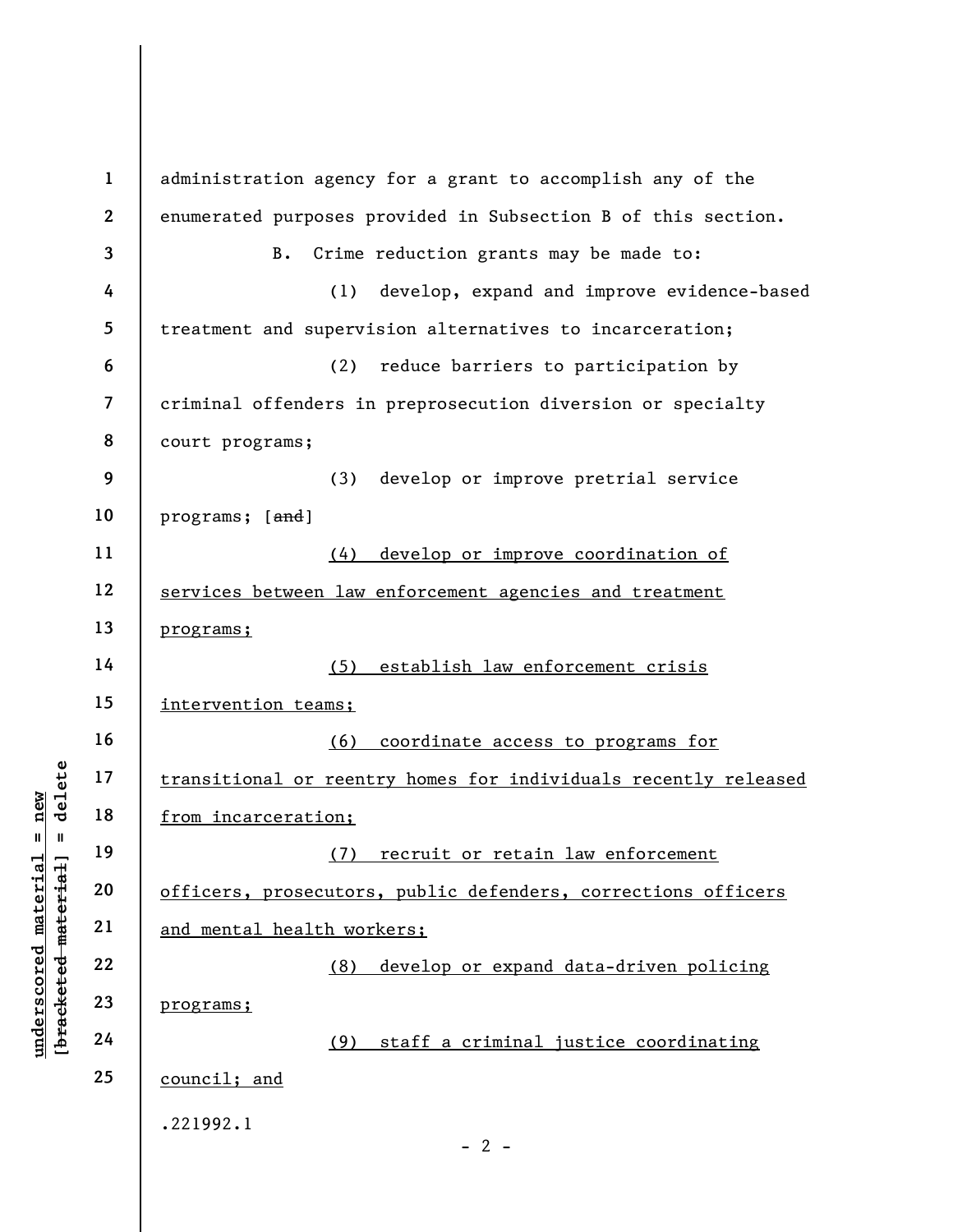underscored material material and the determined material of the determined and other periods.<br>
The determined material of the determined and other periods.<br>
The determined and other periods and other periods and other per 1 2 3 4 5 6 7 8 9 10 11 12 13 14 15 16 17 18 19 20 21 22 23 24 25  $[$ (4)] (10) purchase equipment or provide training to support any of the purposes provided in this section. C. Crime reduction grants shall be conditioned on the criminal justice coordinating council and the recipient member complying with the following: (1) using not more than five percent of a grant for administrative costs of the recipient; (2) in consultation with the commission, developing data-sharing agreements and methods of data sharing among criminal justice agencies and with the commission to allow system-wide analysis of criminal justice operations within the judicial district and statewide; (3) using or developing evidence-based best practices for any programs operated with crime reduction grants; (4) developing performance measures in consultation with the commission and the grant administration agency relevant to the grantee's application; (5) collecting data to evaluate the effectiveness of programs operated with crime reduction grants; (6) evaluating quarterly the process, outputs, outcomes and other performance measures of programs funded with grants for compliance with all provisions of the Crime Reduction Grant Act; .221992.1  $-3 -$